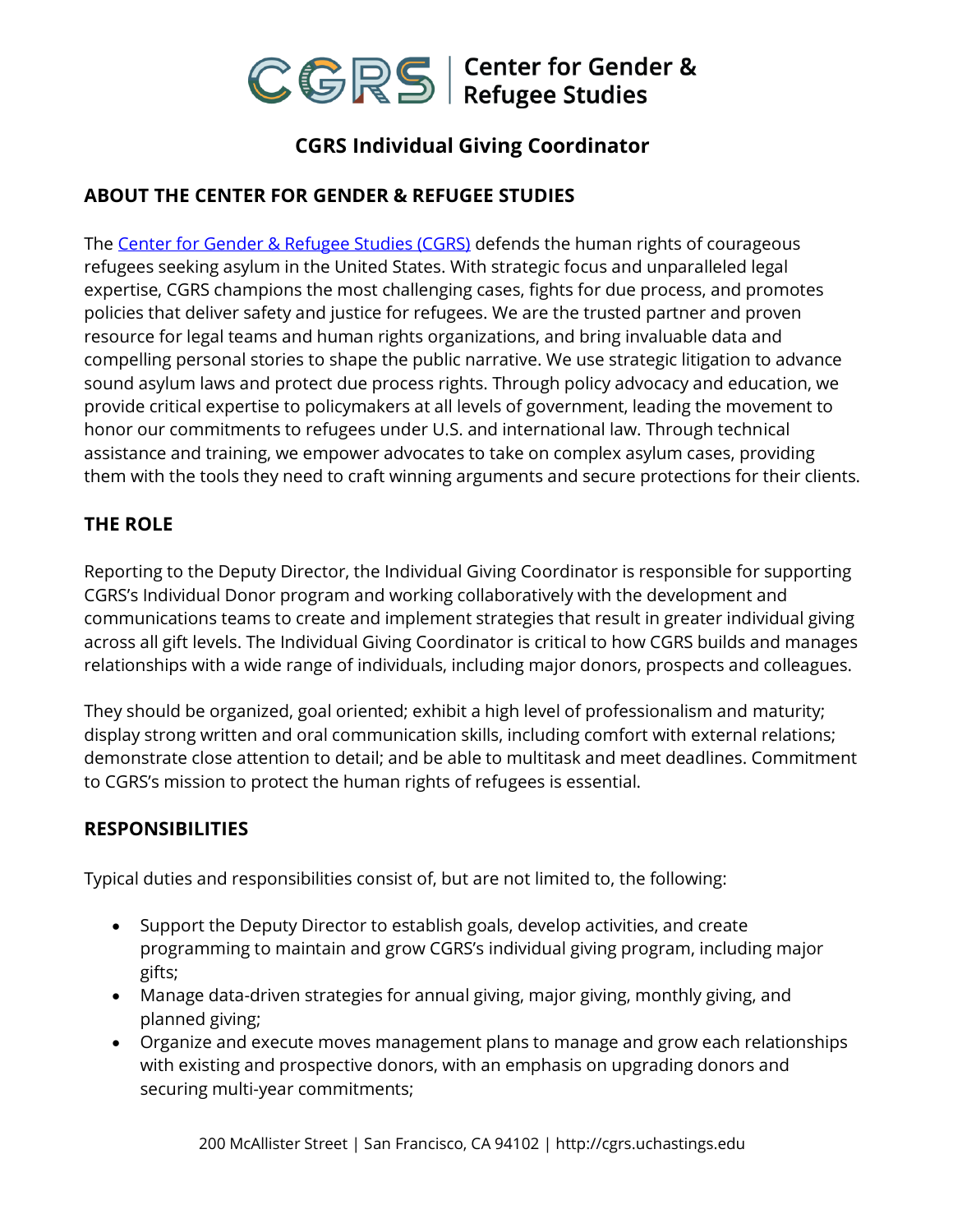- Collaborate with CGRS communications team on a messaging and communications strategy for building a sustained base of annual individual donors;
- Manage a solicitation calendar and direct strategic participation of key staff and board members in individual donor development activities;
- Coordinate the law firm giving campaign;
- Ensure timely and accurate gift entry and acknowledgement process, including documentation and follow up of verbal and written pledges;
- Create metrics and a reporting system to track development team progress;
- Work effectively with the development team to foster a culture of philanthropy organization- wide;
- Ensure systems and infrastructure readiness including the use, upgrade, and maintenance of existing development databases; and
- Understand CGRS's mission, goals, and programming in order to effectively identify, research, monitor, and engage prospective donors.
- Perform related duties as assigned.

# **REQUIREMENTS**

## **Education and Experience**

- A Bachelor's Degree or equivalent work experience.
- Preference for at least 2 years development/fundraising experience and familiarity with the moves management process.

## **Knowledge, Skills, and Abilities**

- Creative and independent strategic thinker with ability to proactively develop new ideas, cultivate buy-in with other staff members, and manage implementation and assessment;
- Superb interpersonal skills with demonstrated ability to work effectively and build relationships with internal and external constituencies, including colleagues, current, and prospective donors;
- Strong written and oral communication skills to express CGRS's mission and goals with clarity and persuasion;
- Experience with computer programs that support the development team, including Microsoft Office and donor database systems;
- Strong work ethic, evidence of excellent judgement, attention to detail, and demonstrable personal integrity;
- Enthusiasm for the role development plays in the critical work of social justice and supporting CGRS' entire team to execute our mission;
- Committed to protecting and promoting the human rights of refugees.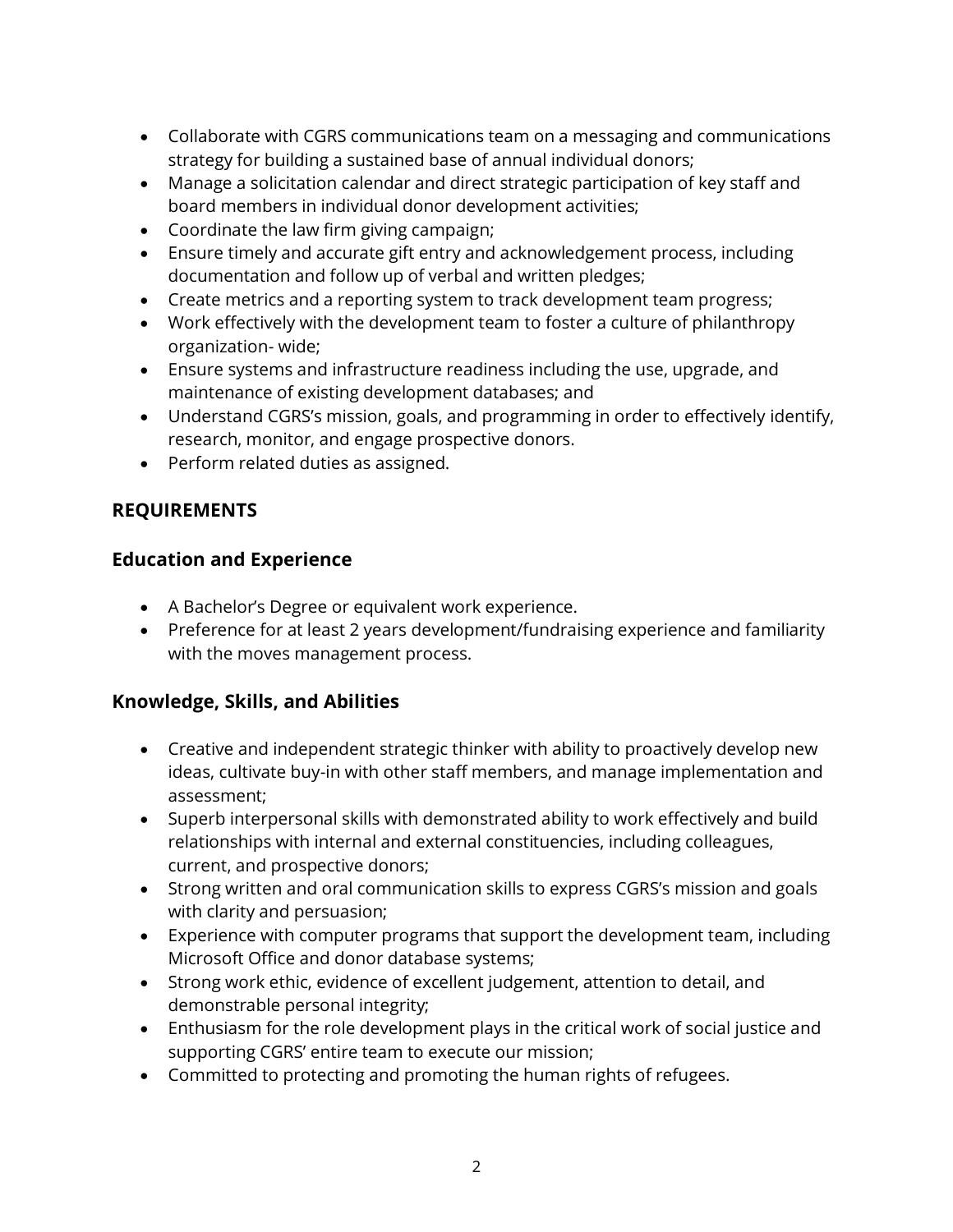*The skills listed above are comprehensive, and we understand there are great candidates who possess only a subset of those skills, or who have other important skills. If you match some of these skills, please do not hesitate to apply.*

#### **SALARY**

\$60,000 - \$75,000 (commensurate with experience)

#### **BENEFITS**

#### **Health and Welfare Benefits**

- Comprehensive medical, dental and vision insurance coverage
- Flexible Spending Accounts for transportation-related, healthcare and dependent care expenses
- Employee Assistance Program

#### **For Your Financial Future**

- Life Insurance, Disability Insurance, and Legal Insurance
- University of California Retirement Plan (a defined benefit plan)
- Deferred Compensation Plans/Pre-tax Retirement Savings Programs

#### **For Your Work/Life Balance**

- Fifteen paid holidays per year
- Generous vacation and sick leave
- Commuter Benefits Program

## **HIRING PROCESS**

**This position is open until filled.** To apply: [https://uc-hastings.breezy.hr/p/cc84ae2903a5](https://uc-hastings.breezy.hr/p/cc84ae2903a5-individual-giving-coordinator) [individual-giving-coordinator](https://uc-hastings.breezy.hr/p/cc84ae2903a5-individual-giving-coordinator)

CGRS is Equal Opportunity Employer committed to inclusive hiring and work culture. We strongly encourage applications from people of color, women, LGBTQ+ individuals, formerly incarcerated individuals, individuals with disabilities, and members of marginalized communities.

*Federal law requires employers to provide reasonable accommodation to qualified individuals with disabilities. Please contact Human Resources if you require a reasonable accommodation to apply for a job. Examples of reasonable accommodation include making a change to the*